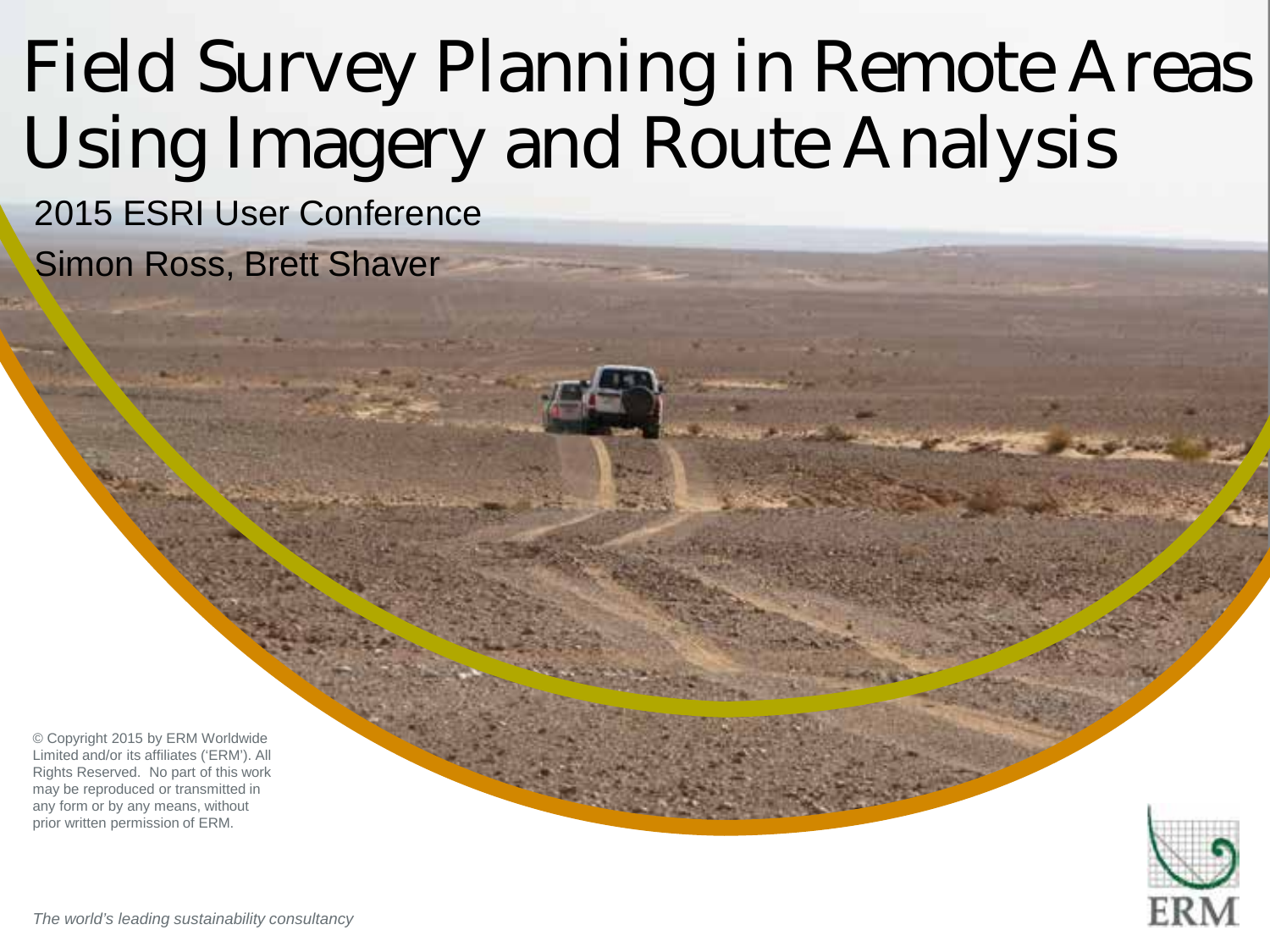## Agenda

■ Project Overview

- Define Problem
- GIS Solution
- Conclusions
- Future Developments

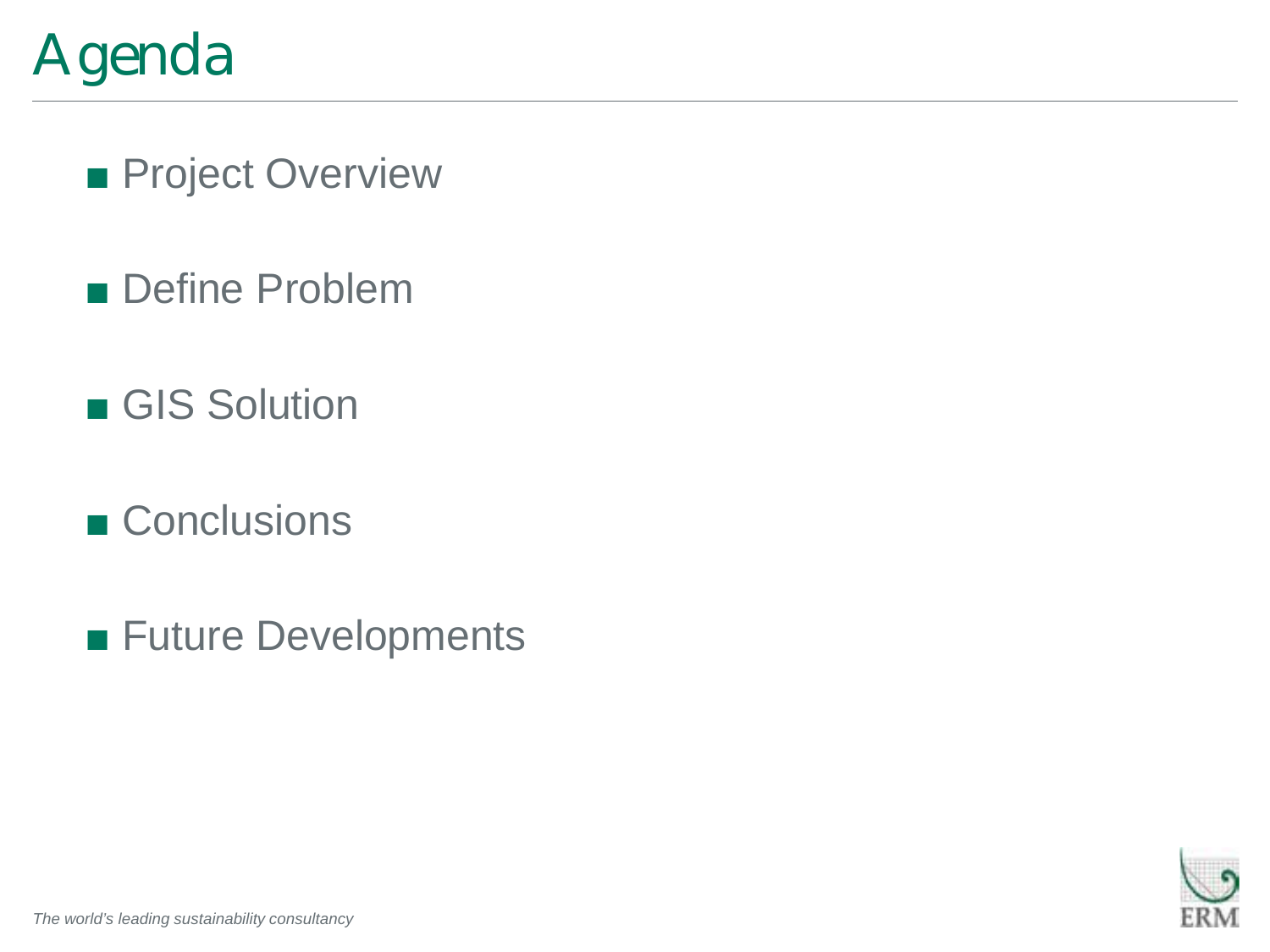### Project Overview

- Environmental & Social Impact Assessment (ESIA) for Oil & Gas Development
- Multiple baseline field studies (due diligence, ecology, water resources)
- GIS critical throughout project lifecycle from planning through reporting



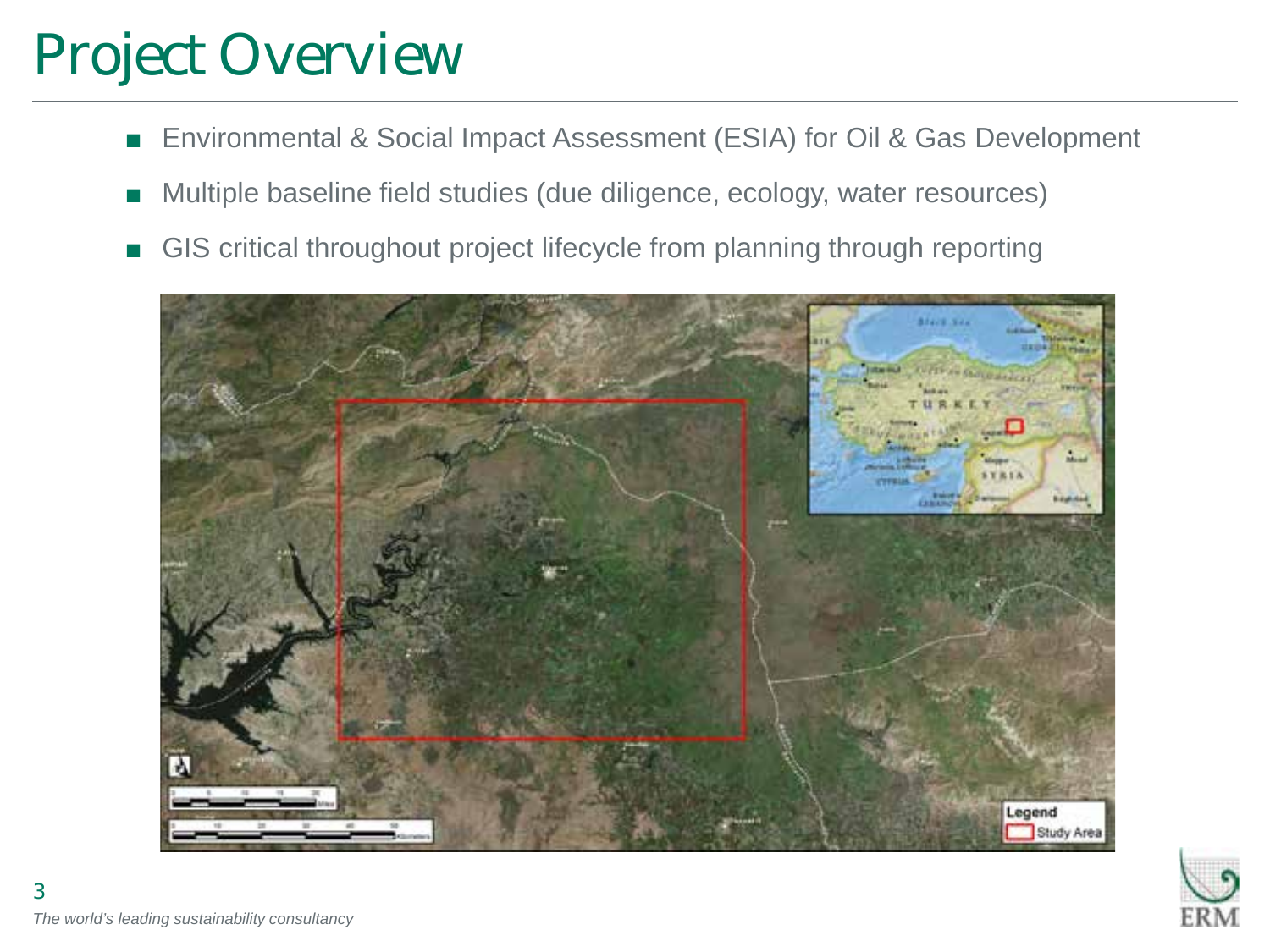### The Problem

*"Identify survey locations and develop a journey management plan in accordance with stringent Health & Safety protocols for remote areas"*

#### **Project Delivery**

Visit representative sites to establish baseline environmental conditions

#### Health & Safety Protocols

- Pre-determined detailed trip itinerary
- Required rest stop locations, driving time limits, speed restrictions, daylight
- Avoid dangerous areas, road conditions

#### **Efficiency**

Conduct field survey efficiently at lowest cost





*The world's leading sustainability consultancy* 4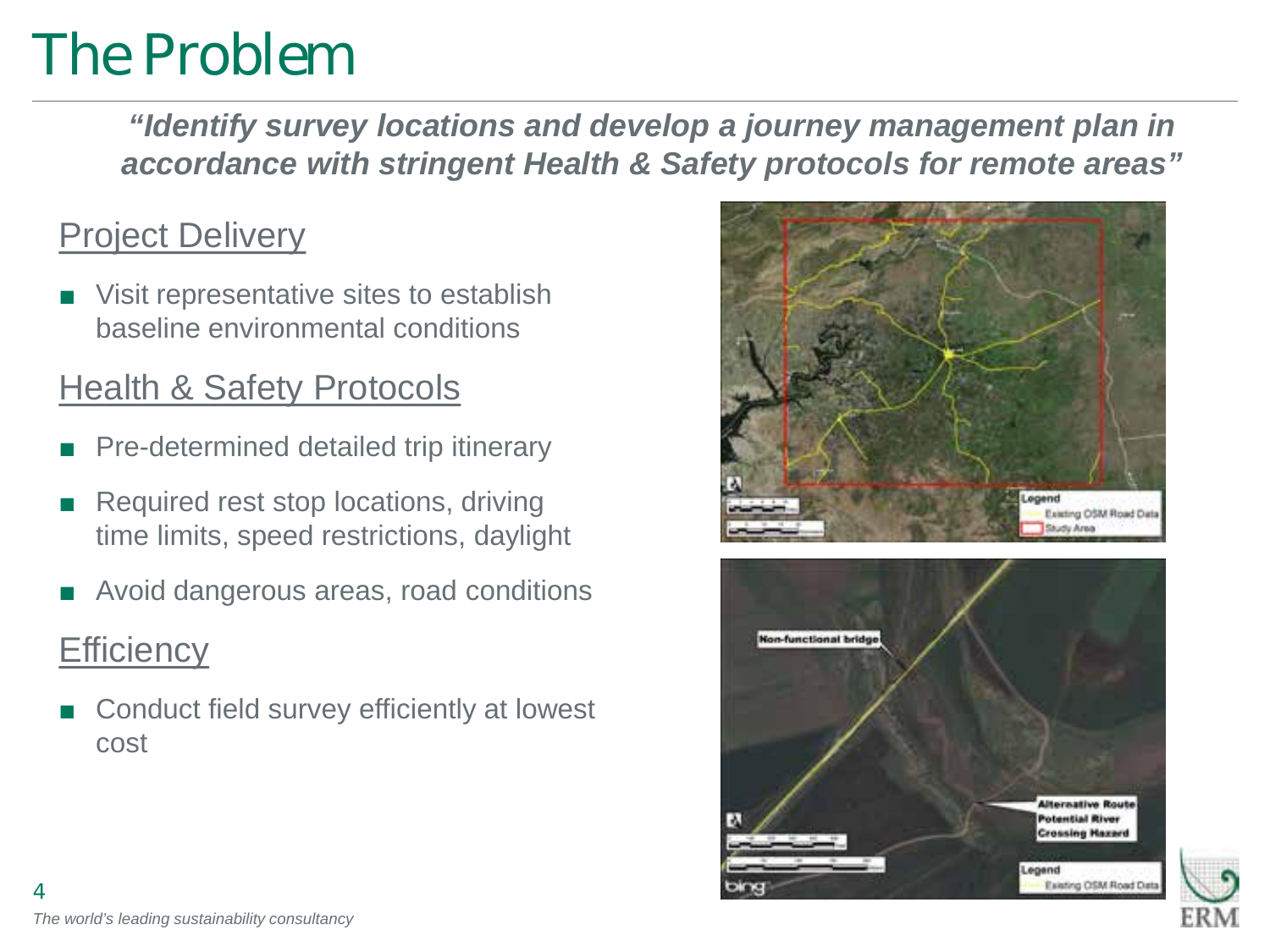# The Solution: Project Delivery

### **Identify Survey Sites**

- Acquire satellite imagery
- Share project data on web-GIS viewer
- Enable specialists to identify survey points

#### Initial Route Planning

- Are the sites accessible?
- How long will it take to get to them?
- Estimated total trip time: 4 days



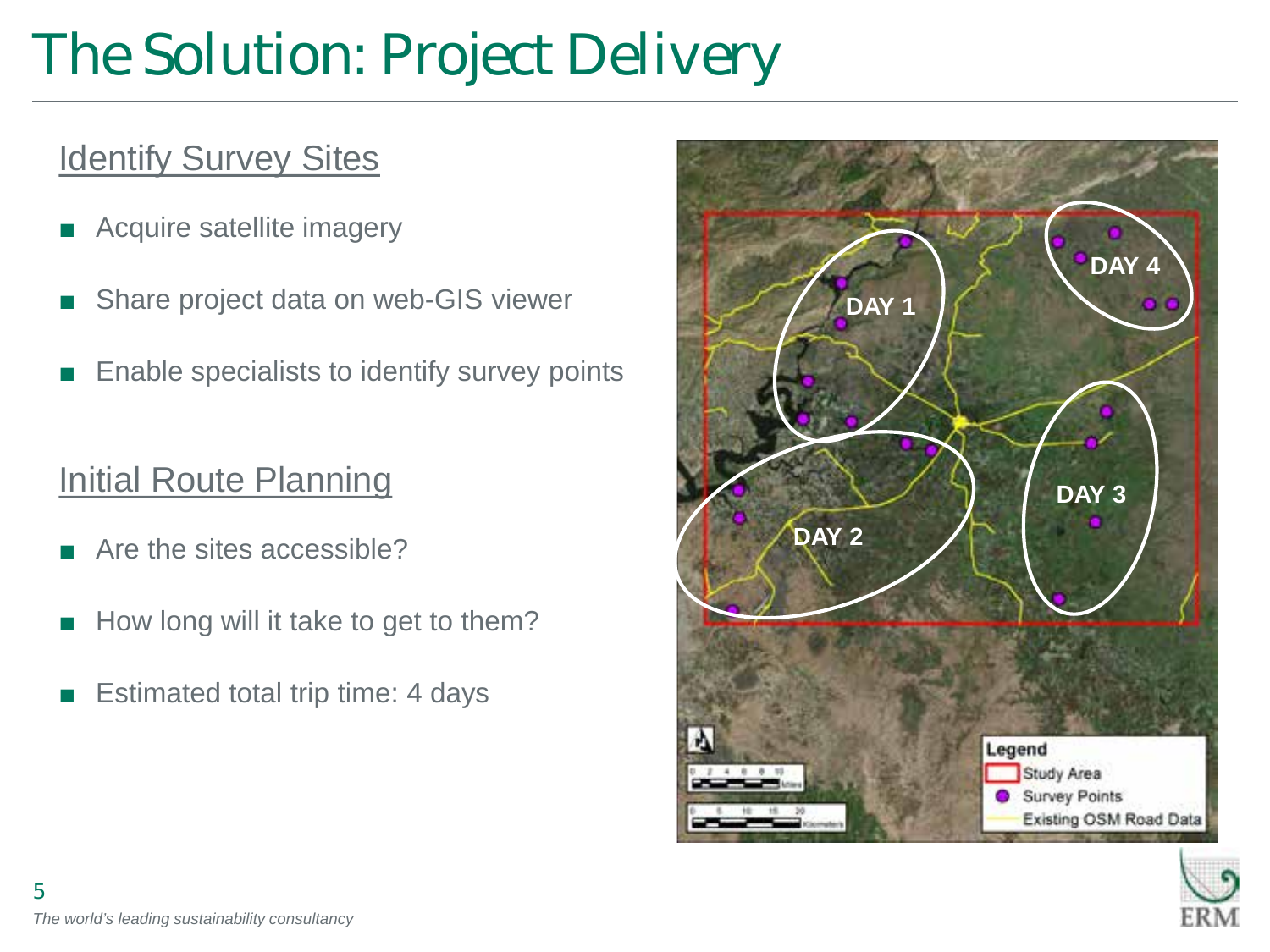# The Solution: Health & Safety Restrictions

#### Building Network Dataset

- Digitized routes to sites from imagery
- Ensured connectivity to main road network
- Avoided potential vehicle hazards
- Assigned speed limits based on road surface



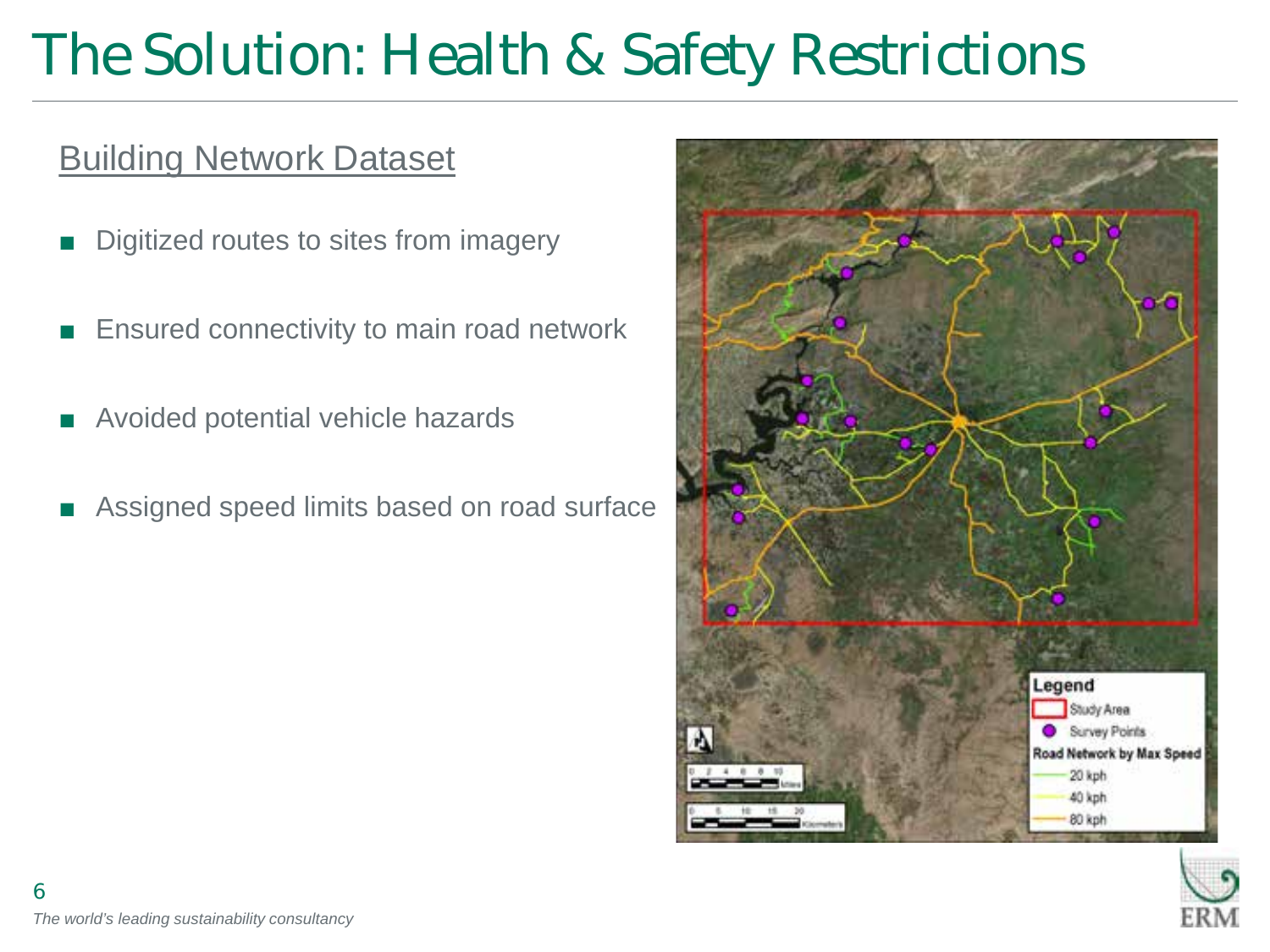# The Solution: Route Optimization

#### **Health & Safety Requirements**

- Fixed start / stop times
- Driving time limits

#### Route Optimization

- Acceptable 3-day route identified
- GIS database ready for route map and itinerary production



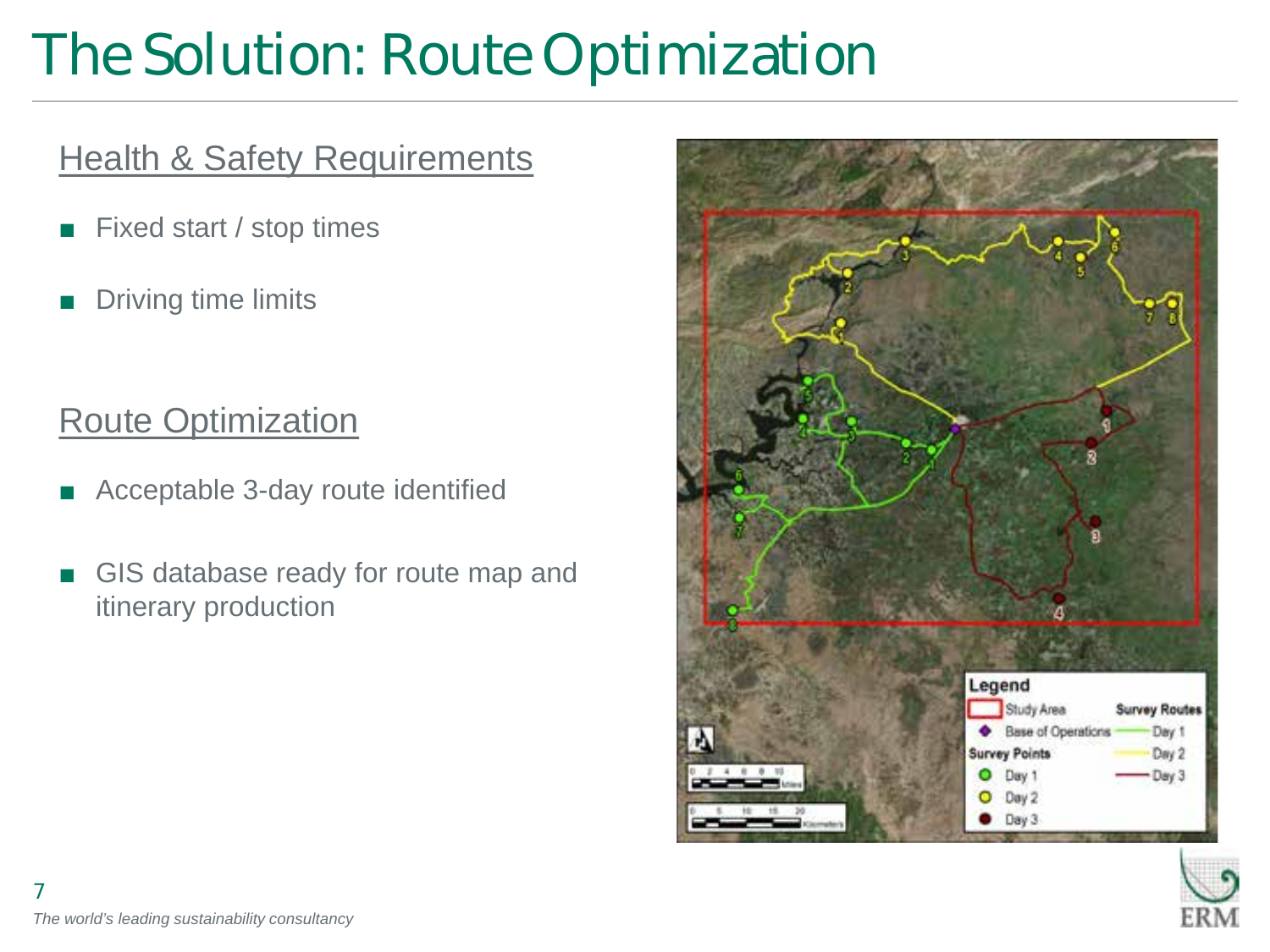# The Solution: Journey Documentation

#### **Health & Safety Requirements**

- Paper maps of daily route
- Tabular itinerary
- Pre-loaded GPS for navigation

#### **GIS Solutions**

- Data driven pages and map templates
- Automated route calculation templates
- GPS data export tool



| RoutelD WaypointID PointType Surface Speed Description |             |          |    |                                                                                      |        |       | LegDist_KM ArrivalTime DepartureTime |
|--------------------------------------------------------|-------------|----------|----|--------------------------------------------------------------------------------------|--------|-------|--------------------------------------|
| 1D <sub>1</sub> SP                                     | Start Point | Surfaced |    | heading southwest and turn right<br>60 Leave<br>heading northwest.<br>onto           | 0.000  | 13:00 | 13:00                                |
| SID <sub>1J1</sub>                                     | Junction    | Surfaced | 60 | At junction with<br>turn right onto the slip road<br>to head northeast               | 2.944  | 13:02 | 13:02                                |
| 13 D1J2                                                | Junction    | Surfaced | 60 | Turn left and head north at town of I<br>road                                        | 11.157 | 13:14 | 13:14                                |
| 20 D <sub>1</sub> J3                                   | Junction    | Surfaced |    | 60 North of<br>fork left remaining on blacktop road                                  | 7.255  | 13:21 | 13:21                                |
| 32 D134                                                | Junction    | Surfaced |    | 60 Turn right onto gravel/surfaced track running through<br>small farming settlement | 6.216  | 13:27 | 13:27                                |
| 36 D1J5                                                | Junction    | Gravel   |    | 20 Turn right onto track heading to well site                                        | 1.153  | 13.31 | 13:31                                |
| 38 D <sub>1</sub> S1                                   | Stop        | Gravel   |    | $20$ STOP -<br>Leave site along<br>lentrance route                                   | 0.395  | 13:32 | 14:17                                |

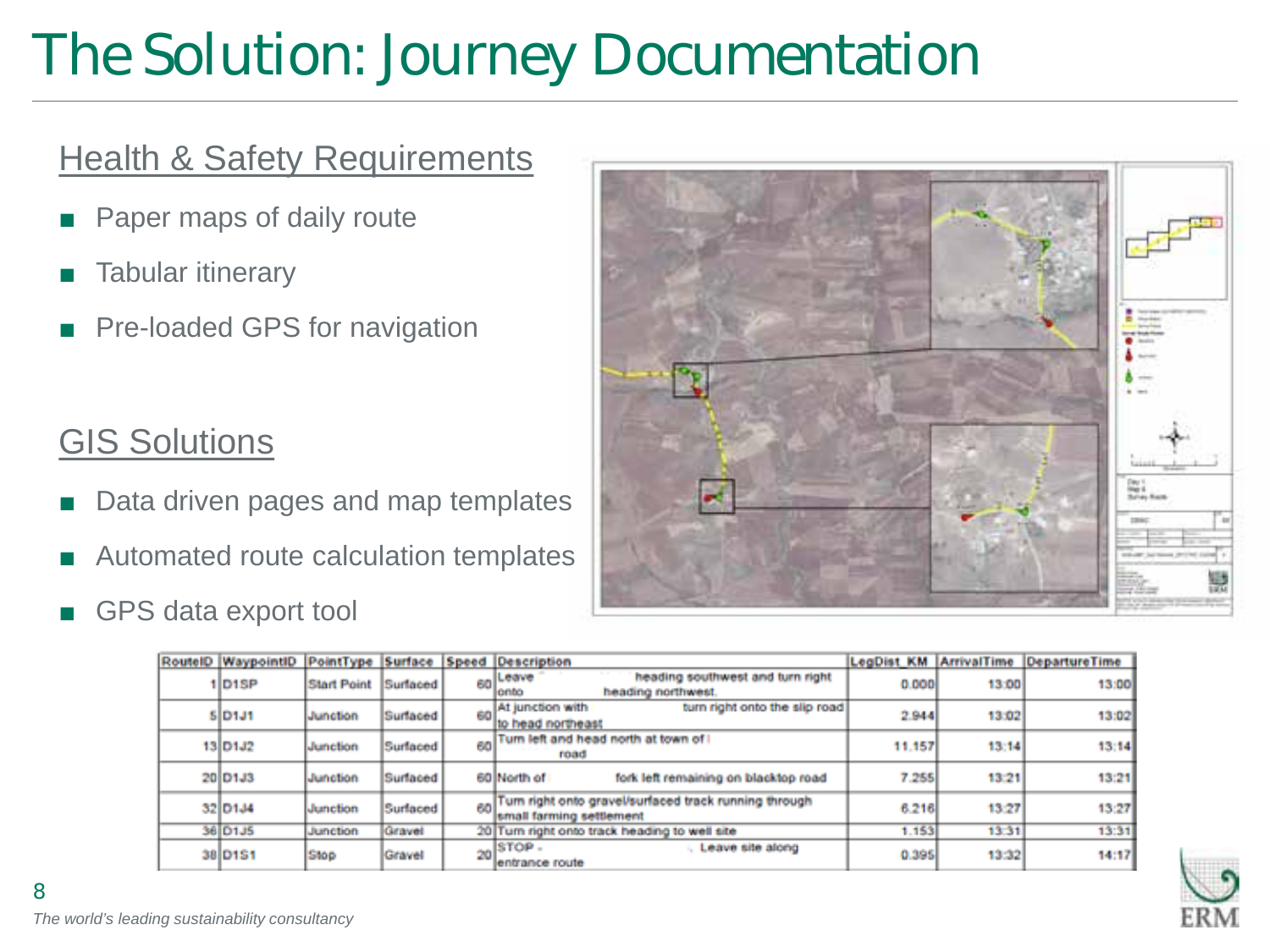### **Conclusions**

### Project Summary (8 Day Survey)

- 47 Survey Points
- 179 Road / Track Junctions
- 1500 Total GPS points
- 127 Survey and Route maps

### **Conclusions**

- GIS web-viewer enhanced site selection
- GIS routing reduced survey days by 20%
- Cost savings covered GIS development
- Repeatable methodology for future surveys